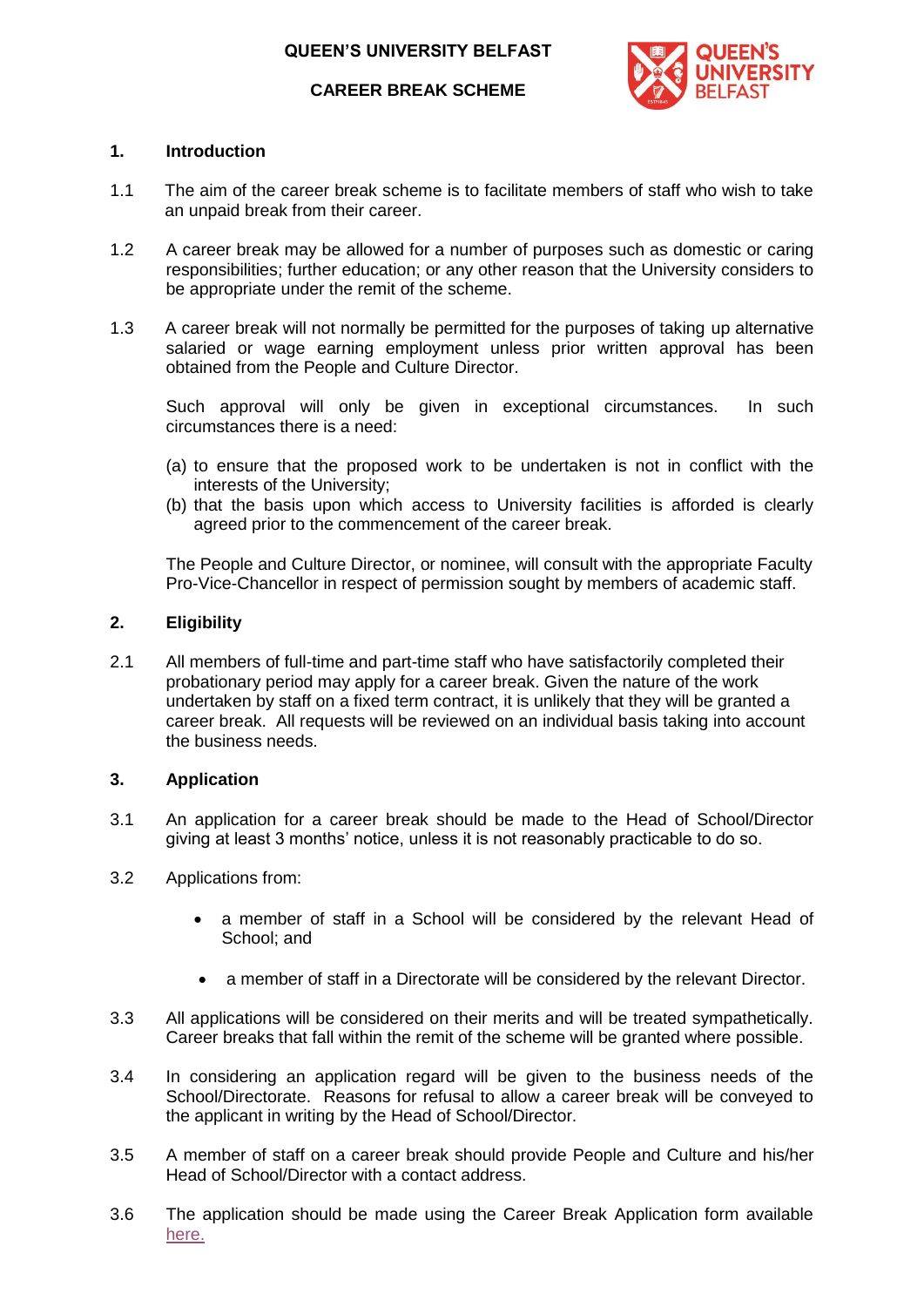# **4. Appeal**

Where a request for a career break is refused the member of staff has a right to appeal against the decision. The appeal should be made in writing to:

- the appropriate Faculty Pro-Vice-Chancellor if the appeal is from a member of Academic staff: or
- the Registrar and Chief Operating Officer if the appeal is from a member of staff other than a member of Academic staff.

## **5. Duration and Number of Career Breaks**

- 5.1 Special leave without pay for a career break may be granted for a minimum of one year and for any period in full calendar months up to a maximum of three years.
- 5.2 A career break may be extended twice for a period of not less than one year on each occasion provided the total period does not exceed three years in total.
- 5.3 Only in the most exceptional circumstances will consideration be given to an extension of a career break beyond a total of three years. University employees seeking public office will be subject to the University's procedure on staff elected to parliaments and assemblies.

#### **6. Conduct during a Career Break**

6.1 During a career break a member of staff will remain subject to the University's requirements and regulations in matters of conduct.

### **7. Career Development and Training**

It will be the responsibility of the Head of School/Director to keep the member of staff on a career break fully informed of significant work place developments which may be relevant to his/her employment, for example relevant promotion opportunities and/or work place benefits.

### **8. Reckonability of Service**

- 8.1 A member of staff who is paying pension contributions should discuss his/her situation with the Pensions Office prior to commencement of his/her career break. Membership of USS/RBP will be suspended during the course of a career break. The employee may have the option of paying a contribution to cover the provision of death in service and incapacity retirement benefits during the course of the career break. The Pensions Office will provide further details upon request.
- 8.2 A member of staff on a career break will not qualify for normal annual increments. However, if he/she has been at work for six months or more of the incremental year, he or she will qualify for an increment in this year.

## **9. Qualifying Service**

A member of staff on a career break will not accrue qualifying time for annual leave or service and will have no entitlement to holiday or sick pay. Service prior to and after a career break will count for these purposes.

A member of staff on career break will have no entitlement to maternity pay other than Statutory Maternity Pay (SMP), subject always to eligibility requirements for SMP which can be affected during periods of unpaid leave.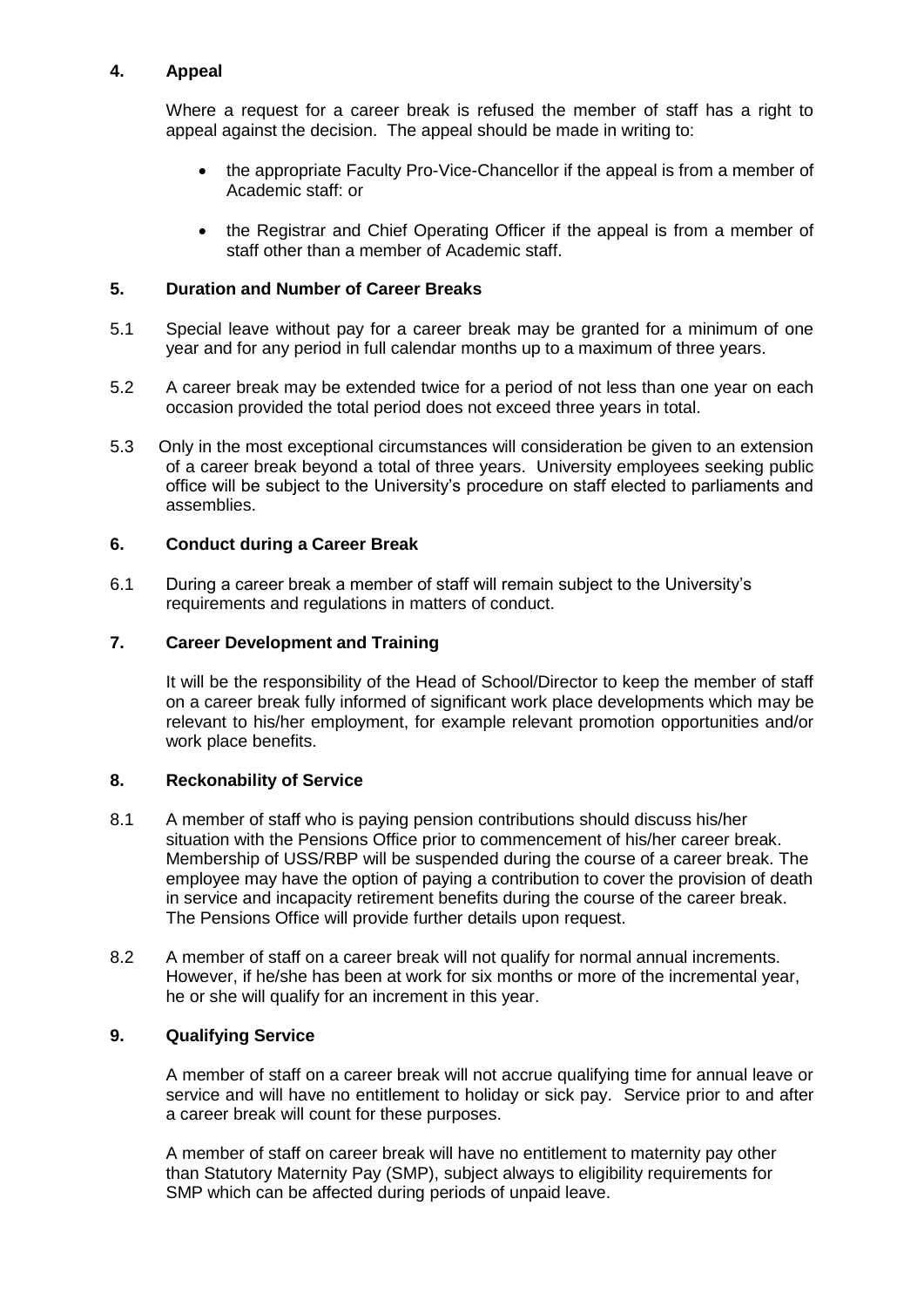### **10. Resulting Vacancies**

The vacancy, and any consequential vacancies, resulting from a member of staff taking a career break will normally be filled.

#### **11. Appointments/Promotions**

- 11.1 A member of staff on a career break may apply for any advertised post in Queen's that may arise during the break. If he/she is appointed to such a post the career break will be cancelled.
- 11.2 A member of academic staff on a career break will not normally be considered for the annual academic promotion exercise or regrading during the career break. However, for staff research and scholarly activity carried out while on a career break may be taken into account for promotional proposes on return to work.

### **12. Social Security Benefits**

It is the responsibility of the individual member of staff on a career break to establish with the Social Security Agency whether he/she is entitled to any social security benefits and to check the position regarding National Insurance contributions.

#### **13. Return to Work**

- 13.1 All efforts will be made to assign a member of staff returning from a career break to his/her former post, but no guarantee can be given about this. Where it is not possible to do so, he/she will be assigned to a suitable post and may be offered a post at a lower grade, until a post of an equivalent grade to the original post becomes available.
- 13.2 Where the member of staff is assigned to a post at a lower grade than his/her former post, the member of staff will receive a salary commensurate to the salary of the his/her original post protected for 2 years.
- 13.3 A member of staff on a career break must contact the Head of School/Director, in writing, three months before he/she is due to return to:
	- confirm that he/she intends to return on the due date or agree an alternative date; or
	- apply for an extension of the career break, using the Extension to Career Break Application Form available from

 $\bullet$ [http://www.qub.ac.uk/directorates/HumanResources/annual-family-other-leave/work](http://www.qub.ac.uk/directorates/HumanResources/annual-family-other-leave/work-life-balance-policies/)[life-balance-policies/](http://www.qub.ac.uk/directorates/HumanResources/annual-family-other-leave/work-life-balance-policies/)

The Head of School/Director will consult with People and Culture.

- 13.4 In addition a member of staff who is granted a career break of more than one year's duration must inform the Head of School/Director in writing at the end of each twelve month period of his/her intention to resume work in the University.
- 13.5 A member of staff who is unable to resume work on the due date because of illness will be required to submit a medical certificate covering the period of absence for the purpose of determining eligibility for sick pay.
- 13.6 Where a member of staff wishes to return early from a career break, sympathetic consideration will be given to his/her request by the member of staff's Head of School/Director, who will consult with People and Culture. However, no guarantee can be given that the request for early return will be able to be accommodated.